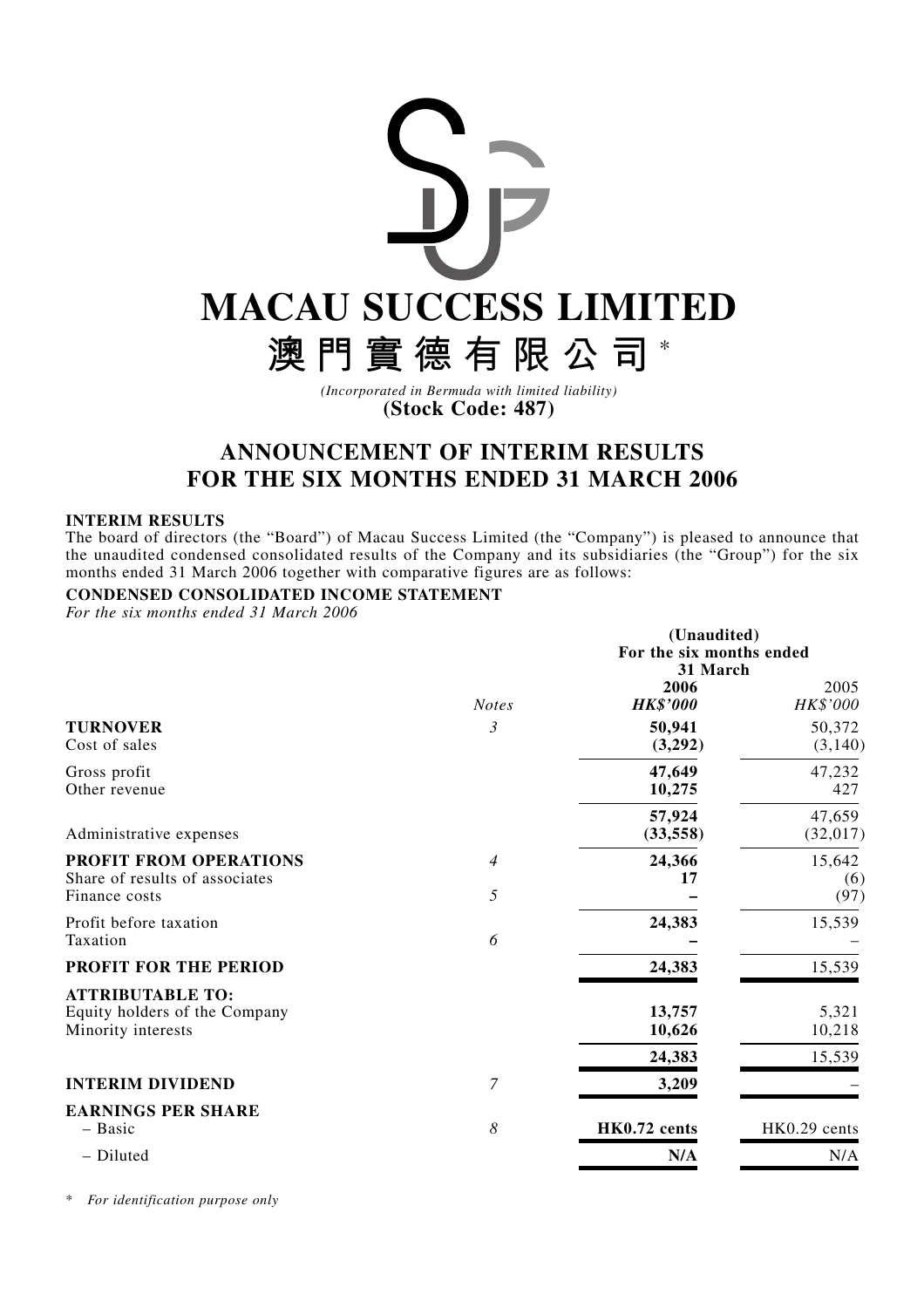# **CONDENSED CONSOLIDATED BALANCE SHEET**

*As at 31 March 2006*

|                                            | (Unaudited)     | (Audited)    |
|--------------------------------------------|-----------------|--------------|
|                                            | 31 March        | 30 September |
|                                            | 2006            | 2005         |
|                                            | <b>HK\$'000</b> | HK\$'000     |
| <b>NON-CURRENT ASSETS</b>                  |                 |              |
| Property, plant and equipment              | 95,118          | 90,247       |
| Goodwill                                   | 1,313           | 1,313        |
| Available-for-sale investment              | 25,239          | 25,239       |
| Interest in associates                     | 339,256         | 339,042      |
| Loan receivable                            | 51,616          | 51,562       |
|                                            | 512,542         | 507,403      |
| <b>CURRENT ASSETS</b>                      |                 |              |
| Inventories                                | 897             | 1,181        |
| Trade receivables                          | 1,844           | 1,624        |
| Deposits, prepayment and other receivables | 9,875           | 11,213       |
| Pledged bank deposits                      | 717             | 708          |
| Cash and bank balances                     | 198,180         | 189,965      |
|                                            | 211,513         | 204,691      |
| <b>CURRENT LIABILITIES</b>                 |                 |              |
| Trade payables                             | 410             | 156          |
| Other payables and accruals                | 3,122           | 4,996        |
|                                            | 3,532           | 5,152        |
| NET CURRENT ASSETS                         | 207,981         | 199,539      |
| TOTAL ASSETS LESS CURRENT LIABILITIES      | 720,523         | 706,942      |
| <b>NON-CURRENT LIABILITIES</b>             |                 |              |
| Loans from minority shareholders           | 15,406          | 26,208       |
| <b>NET ASSETS</b>                          | 705,117         | 680,734      |
| <b>CAPITAL AND RESERVES</b>                |                 |              |
| Issued capital                             | 19,045          | 19,045       |
| Reserves                                   | 644,211         | 630,454      |
| <b>EQUITY ATTRIBUTABLE TO EQUITY</b>       |                 |              |
| <b>HOLDERS OF THE COMPANY</b>              | 663,256         | 649,499      |
| Minority Interests                         | 41,861          | 31,235       |
| <b>TOTAL EQUITY</b>                        | 705,117         | 680,734      |
|                                            |                 |              |

*Notes:*

# **1. GROUP REORGANISATION AND BASIS OF PRESENTATION**

The Company was incorporated as an exempted company with limited liability in Bermuda on 27 May 2004 under the Companies Act (1981) of Bermuda and is listed on The Stock Exchange of Hong Kong Limited (the "Stock Exchange").

Macau Success (Hong Kong) Limited ("MSHK"), the former holding company of the Group which was previously listed on the Stock Exchange, put forward a group reorganisation plan (the "Group Reorganisation"). Pursuant to the Group Reorganisation, a scheme of arrangement dated 27 August 2004 which was sanctioned by the Court of First Instance of the High Court, Hong Kong on 29 October 2004 became effective on 8 November 2004, the following events took place:

i) simultaneously:

- the entire issued share capital of MSHK was reduced by cancelling and extinguishing all the 1,587,464,233 shares in issue (the "Scheme Shares");
- MSHK applied part of the credit arising as a result of the capital reduction to pay up in full at par the 10,000,000 new shares allotted and issued, credited as fully paid, to the Company such that MSHK became a wholly-owned subsidiary of the Company and transferred the remaining credit to the distributable reserve account of MSHK;
- the authorised share capital of MSHK was reduced to HK\$100,000 divided into 10,000,000 shares held by the Company;
- ii) the share premium account of MSHK was reduced, cancelled and applied to set off against the accumulated losses of MSHK and the remaining credit thereof was transferred to the distributable reserve account; and
- iii) the shareholders of the 1,587,464,233 shares of MSHK received on the basis of one share of the Company for every one share of MSHK in consideration for the cancellation of their Scheme Shares.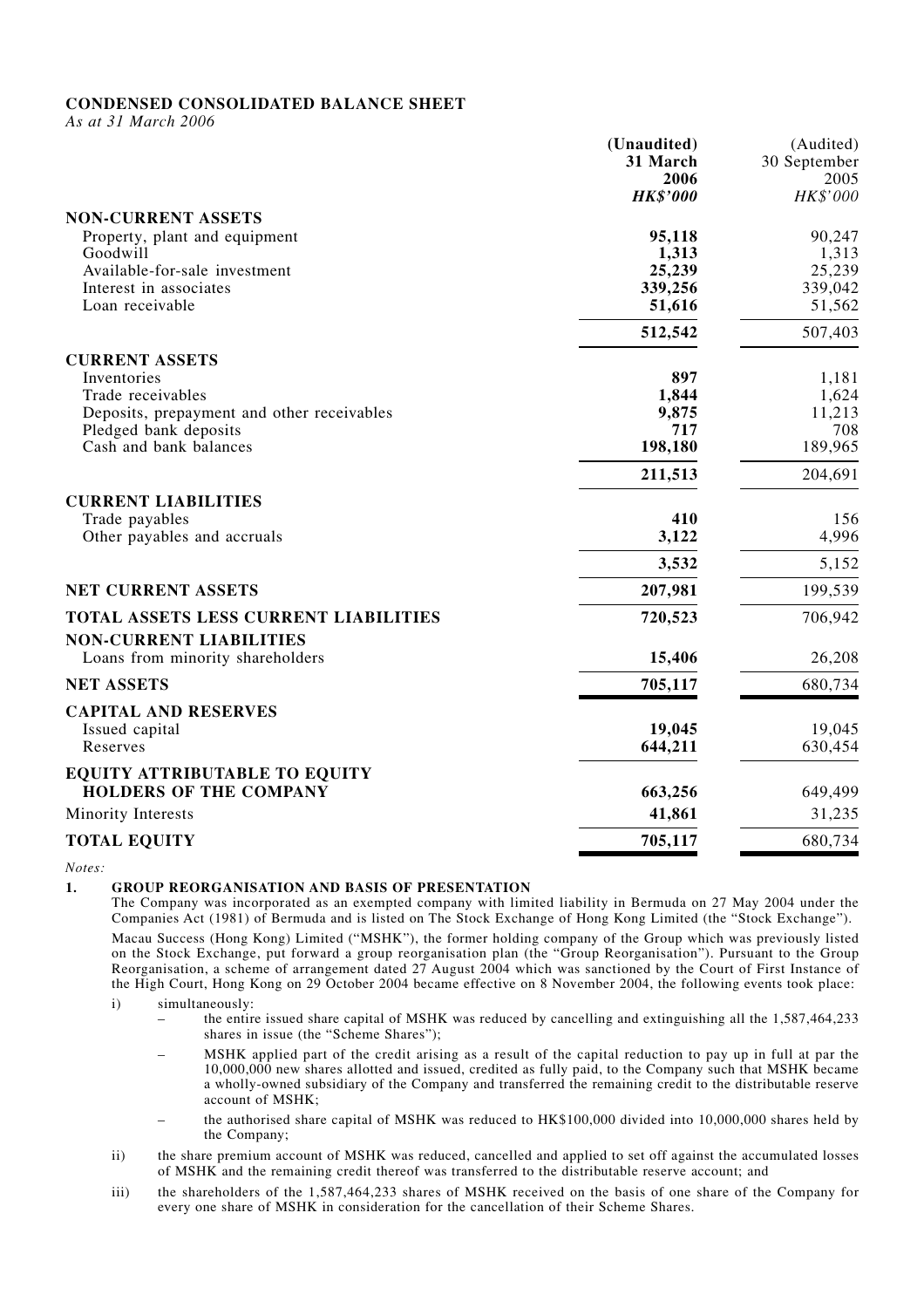Upon the completion of the Group Reorganisation, the Company was became the holding company of MSHK and its subsidiaries. MSHK was then delisted from the Stock Exchange on 8 November 2004, and the Company was listed on the Stock Exchange on 9 November 2004 in its place by way of introduction.

The Group Reorganisation involved companies under common control, and for accounting purpose, the Company and its acquired subsidiaries are regarded and accounted for as a continuing group. Accordingly, the condensed consolidated financial statements have been prepared using the merger basis of accounting as if the Company had always been the holding company of the Group. On this basis, the Company has been treated as the holding company of its subsidiaries for the financial periods presented or since their dates of incorporation if these are shorter periods, rather than from the subsequent date of acquisition of the subsidiaries. The comparative condensed consolidated results and cash flows of the Group for the six months ended 31 March 2005 include the results and cash flows of the Company and its subsidiaries with effect from 1 October 2004 or since their respective dates of incorporation, where these are shorter periods.

In the opinion of the directors, the condensed consolidated financial statements prepared on this basis present more fairly the comparative results, cash flows and financial position of the Group as a whole.

### **2. ACCOUNTING POLICIES**

The condensed consolidated financial statements have been prepared in accordance with the applicable disclosure requirements of the Rules Governing the Listing of Securities on the Stock Exchange and with Hong Kong Accounting Standard 34 "Interim Financial Reporting" issued by the HKICPA.

The condensed consolidated financial statements have been prepared under the historical cost basis except for the revaluation of an associate's property at fair value.

The accounting policies used in the condensed consolidated financial statements are consistent with those followed in the preparation of the Group's annual financial statements for the year ended 30 September 2005.

#### **3. TURNOVER AND SEGMENT INFORMATION**

The Group's turnover and results for the six months ended 31 March 2006 analysed by business segments and geographical segments are as follows:

#### **a) Business segments**

*For the six months ended 31 March 2006*

|                                                                | <b>Cruise leasing</b><br>and management<br><b>HK\$'000</b> | <b>Travel</b><br><b>HK\$'000</b> | Consolidated<br><b>HK\$'000</b> |
|----------------------------------------------------------------|------------------------------------------------------------|----------------------------------|---------------------------------|
| Turnover<br>Other revenue                                      | 47,660<br>26                                               | 3,281<br>35                      | 50,941<br>61                    |
|                                                                | 47,686                                                     | 3,316                            | 51,002                          |
| Segment results                                                | 23,973                                                     | (203)                            | 23,770                          |
| Unallocated corporate income<br>Unallocated corporate expenses |                                                            |                                  | 10,214<br>(9,618)               |
| Profit from operations<br>Share of results of associates       |                                                            |                                  | 24,366<br>17                    |
| Profit before taxation                                         |                                                            |                                  | 24,383                          |
| For the six months ended 31 March 2005                         |                                                            |                                  |                                 |
|                                                                | Cruise leasing<br>and management<br><b>HK\$'000</b>        | Travel<br><b>HK\$'000</b>        | Consolidated<br>HK\$'000        |
| Turnover<br>Other revenue                                      | 47,591<br>6                                                | 2,781<br>18                      | 50,372<br>24                    |
|                                                                | 47,597                                                     | 2,799                            | 50,396                          |
| Segment results                                                | 22,747                                                     | (395)                            | 22,352                          |
| Unallocated corporate income<br>Unallocated corporate expenses |                                                            |                                  | 403<br>(7, 113)                 |
| Profit from operations                                         |                                                            |                                  | 15,642                          |
| Finance costs<br>Share of result of associates                 |                                                            |                                  | (97)<br>(6)                     |
| Profit before taxation                                         |                                                            |                                  | 15,539                          |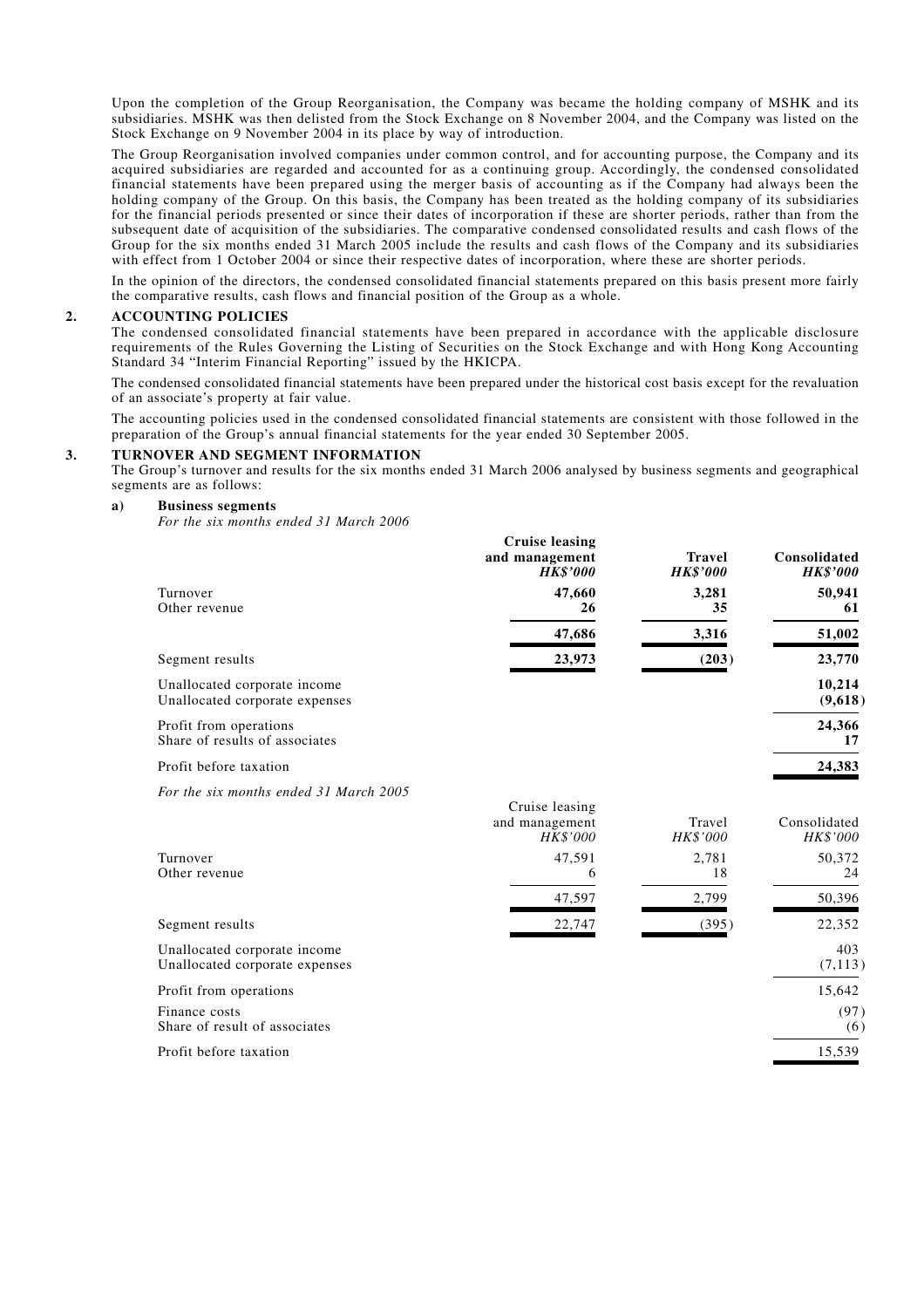#### **b) Geographical segments**

|                                             |                         | For the six months ended 31 March |                         |                  |
|---------------------------------------------|-------------------------|-----------------------------------|-------------------------|------------------|
|                                             | <b>Turnover</b>         |                                   | <b>Segment results</b>  |                  |
|                                             | 2006<br><b>HK\$'000</b> | 2005<br><i>HK\$'000</i>           | 2006<br><b>HK\$'000</b> | 2005<br>HK\$'000 |
| Hong Kong<br>South China Sea, other than in | 3,281                   | 2,781                             | (192)                   | (380)            |
| Hong Kong<br>Macau                          | 47,660                  | 47.591                            | 23,973<br>(11)          | 22,747<br>(15)   |
|                                             | 50,941                  | 50,372                            | 23,770                  | 22,352           |

### **4. PROFIT FROM OPERATIONS**

Profit from operations is arrived at after (crediting)/charging the following:

|    |                                                         | For the six months ended<br>31 March |                         |
|----|---------------------------------------------------------|--------------------------------------|-------------------------|
|    |                                                         | 2006<br><b>HK\$'000</b>              | 2005<br><i>HK\$'000</i> |
|    | Crediting:                                              |                                      |                         |
|    | Dividend from available-for-sale investment             | (1,133)                              |                         |
|    | Interest income                                         | (8,177)                              | (411)                   |
|    | Charging:                                               |                                      |                         |
|    | Auditors' remuneration                                  | 97                                   | 63                      |
|    | Depreciation                                            | 3,435                                | 3,222                   |
|    | Loss on disposal of property, plant and equipment       | 2                                    |                         |
|    | Operating lease rentals                                 |                                      |                         |
|    | - land and buildings                                    | 694                                  | 620                     |
|    | - plant and machinery                                   | 10                                   | 2                       |
|    | Staff costs including contribution of retirement scheme |                                      |                         |
|    | of HK\$229,000 (2005: HK\$195,000)                      | 14,272                               | 13,185                  |
| 5. | <b>FINANCE COSTS</b>                                    |                                      |                         |
|    |                                                         | For the six months ended             |                         |
|    |                                                         | 31 March                             |                         |
|    |                                                         | 2006                                 | 2005                    |
|    |                                                         | <b>HK\$'000</b>                      | <b>HK\$'000</b>         |

Interest expenses on:

Other borrowings wholly repayable within five years **–** 97

#### **6. TAXATION**

No Hong Kong profits tax and taxation arising in other jurisdiction, in which the subsidiaries operate, have been provided for the six months ended 31 March 2006 as the Group has no estimated assessable profits for the period (for the six months ended 31 March 2005: HK\$Nil).

#### **7. INTERIM DIVIDEND**

|                                                            | For the six months ended<br>31 March |                 |
|------------------------------------------------------------|--------------------------------------|-----------------|
|                                                            | 2006                                 | 2005            |
|                                                            | <b>HK\$'000</b>                      | <b>HK\$'000</b> |
| Interim dividend of HK0.15 cents (2005: HK\$Nil) per share | 3.209                                |                 |

The interim dividend for the six months ended 31 March 2006 was based on approximately of 2,139,464,000 shares in issued on 12 July 2006. The interim dividend has not been recognised as a liability as at the balance sheet date.

#### **8. EARNINGS PER SHARE**

The calculation of the basic earnings per share is based on the profit attributable to equity holder of the Company for the six months ended 31 March 2006 of approximately HK\$13,757,000 (for the six months ended 31 March 2005: HK\$5,321,000) and on the weighted average number for the six months ended 31 March 2006 of 1,904,464,233 (for the six months ended 31 March 2005: 1,834,793,903) ordinary shares in issue during the period.

There was no dilution effect on the basic earnings per share for the six months ended 31 March 2006 and 31 March 2005 respectively as there were no dilutive instruments outstanding during both periods.

# **MANAGEMENT DISCUSSION AND ANALYSIS**

# **RESULTS**

With stable revenue stream and effective cost control measures, turnover and gross profit of the Group for the six months ended 31 March 2006 were in line with the management's expectation. Total turnover of the Group remained at more or less the same level as last year at approximately HK\$50.9 million (2005: approximately HK\$50.4 million), and gross profit was approximately HK\$47.6 million (2005: approximately HK\$47.2 million). However, boosted by the interest income from our loan arrangement with King Seiner Palace Promotor De Jogos, Limitada ("King Seiner"), profit attributable to shareholders surged 160% to approximately HK\$13.8 million (2005: approximately HK\$5.3 million). Earnings per share were HK0.72 cents (2005: HK0.29 cents), representing an increase of 148%.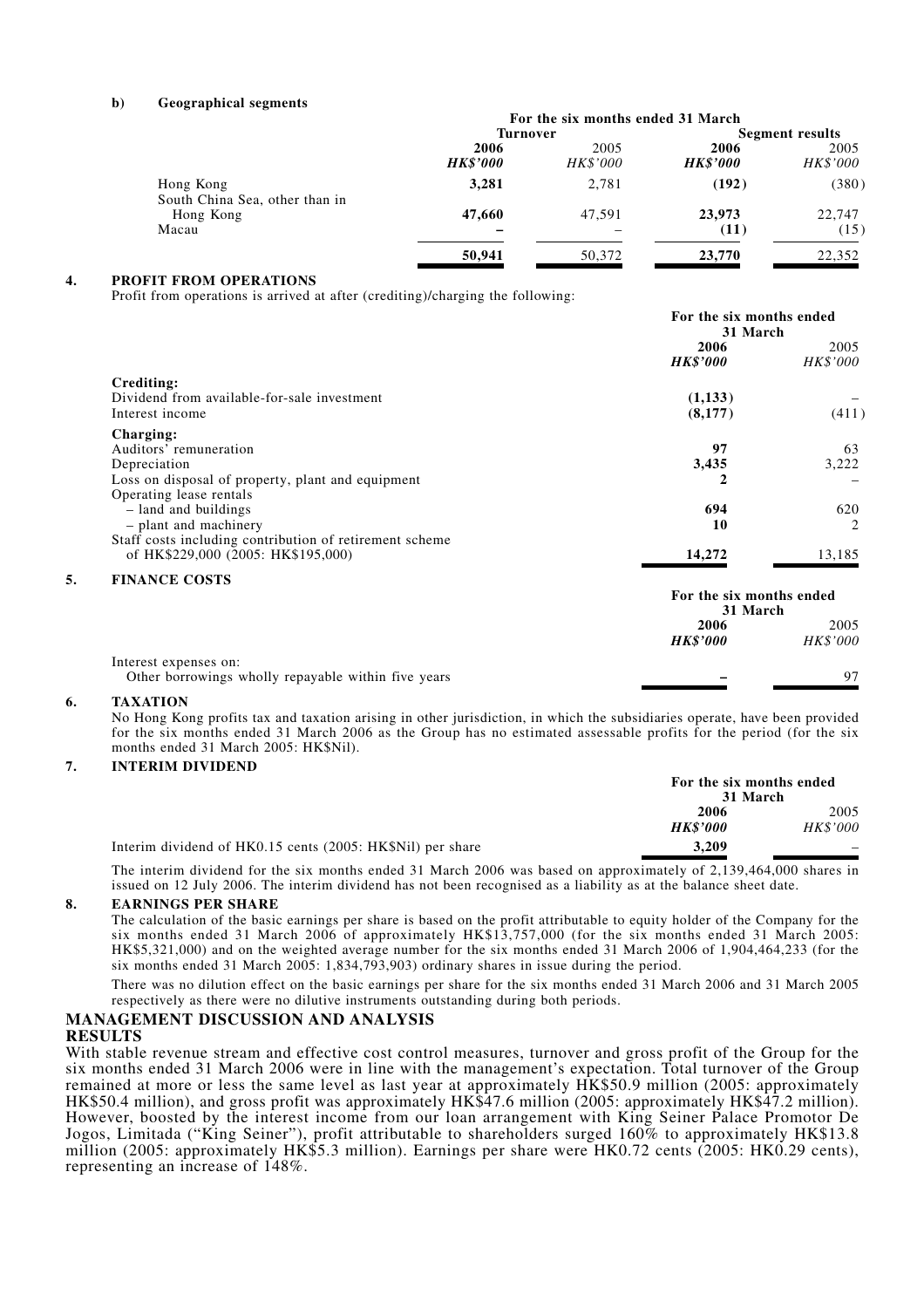The Group's core business continued to contribute stable income during the period under review. Turnover and profitability from our cruise business remained stable compared to the same period last year. On the other hand, our travel business underwent a moderate growth in turnover. Loan interest income from King Seiner amounted to approximately HK\$5.0 million, which contributed significantly to the strong growth of bottom line of the Group.

## **INTERIM DIVIDEND**

Directors of the Company (the "Directors") have resolved to declare an interim dividend of HK0.15 cents (2005: HK\$Nil) per share for the six months ended 31 March 2006 to shareholders of the Company whose name appear on the register of members of the Company as at the close of business on Wednesday, 12 July 2006. The interim dividend is expected to be paid to shareholders of the Company by post on or around Monday, 24 July 2006.

## **REVIEW OF OPERATIONS**

### **Cruise Business**

During the period under review, our cruise business remained the principal revenue contributor for the Group and continued to generate a stable income stream with steady growth. The leasing and management of our cruise, M.V. Macau Success, accounted for 94% of our total turnover.

During the period, turnover from the cruise business remained more or less the same as last year at approximately HK\$47.7 million (2005: approximately HK\$47.6 million). Segment profit from this business was approximately HK\$24.0 million (2005: approximately HK\$22.7 million).

The cruise business not only contributed a stable income to the Group but also provided tremendous synergy to our overall business and is a key part of our strategy to develop into a strong gaming and entertainment-related business group.

### **Travel Business**

The travel business recorded a turnover of approximately HK\$3.3 million during the period under review, representing an increase of 18% (2005: approximately HK\$2.8 million), and accounting for 6% of the total turnover. With the increase in revenue and effective cost optimisation measures, the segment loss of this business was narrowed to approximately HK\$0.2 million. The Group will continue to focus on optimising this business and aim to turning it around in the very near future.

Although a smaller piece of business within the Group, it is the Group's strategy to continue to develop the travel business into a unique platform to provide professional travel services to high-end customers and direct traffic to M.V. Macau Success, the Company's flagship cruise.

### **Others**

### *King Seiner Loan Arrangement*

Our Group's loan agreement of HK\$50 million, signed by an indirect wholly-owned subsidiary, Joyspirit Investments Limited ("Joyspirit"), with King Seiner on 7 March 2005, has begun to make a positive impact on our Group's performance. Under the agreement, our Group is entitled to a guaranteed and stable stream of interest revenue equaling to 20% of the HK\$50 million loan annually subject to an upward adjustment to a maximum of 18% of King Seiner's profit. During the period under review, loan interest income generated from King Seiner amounted to HK\$5.0 million.

The Management expects to see the full impact of the King Seiner loan agreement by the end of the current financial year but is optimistic that it will contribute significantly to the Group's profit.

Also, the loan agreement carries an option deed whereby King Seiner shall issue 20% of its enlarged share capital to Joyspirit at a price of 20% of not more than 4 times of the profit of King Seiner. Joyspirit has the right to exercise this option at any time during the 57 months from the date of the commencement of the loan agreement and after fulfilling certain conditions of the option deed. The Management will keep close track of the financial performance of King Seiner and decide if and when Joyspirit would exercise the option.

# **FINANCIAL REVIEW**

# **Pledge of Assets**

As at 31 March 2006, the Group has pledged time deposits of approximately HK\$0.7 million (30 September 2005: approximately HK\$0.7 million) to certain banks for issuance of several bank guarantees of approximately HK\$0.7 million (30 September 2005: approximately HK\$0.7 million) for operations of the Group.

# **Contingent Liabilities**

As at 31 March 2006, the Group had no contingent liability (30 September 2005: HK\$Nil).

# **Liquidity, Financial Resources and Gearing**

As at 31 March 2006, the Group had net current assets of approximately HK\$208.0 million (30 September 2005: approximately HK\$199.5 million) and had net assets of approximately HK\$705.1 million (30 September 2005: approximately HK\$680.7 million).

As at 31 March 2006, the Group did not have any interest-bearing borrowings (30 September 2005: HK\$Nil), and had no obligations under finance leases (30 September 2005: HK\$Nil).

As at 31 March 2006, there were loans from minority shareholders of approximately HK\$15.4 million (30 September 2005: approximately HK\$26.2 million), which is interest-free, unsecured and without fixed repayment term.

As at 31 March 2006, the Group had no bank loan (30 September 2005: HK\$Nil).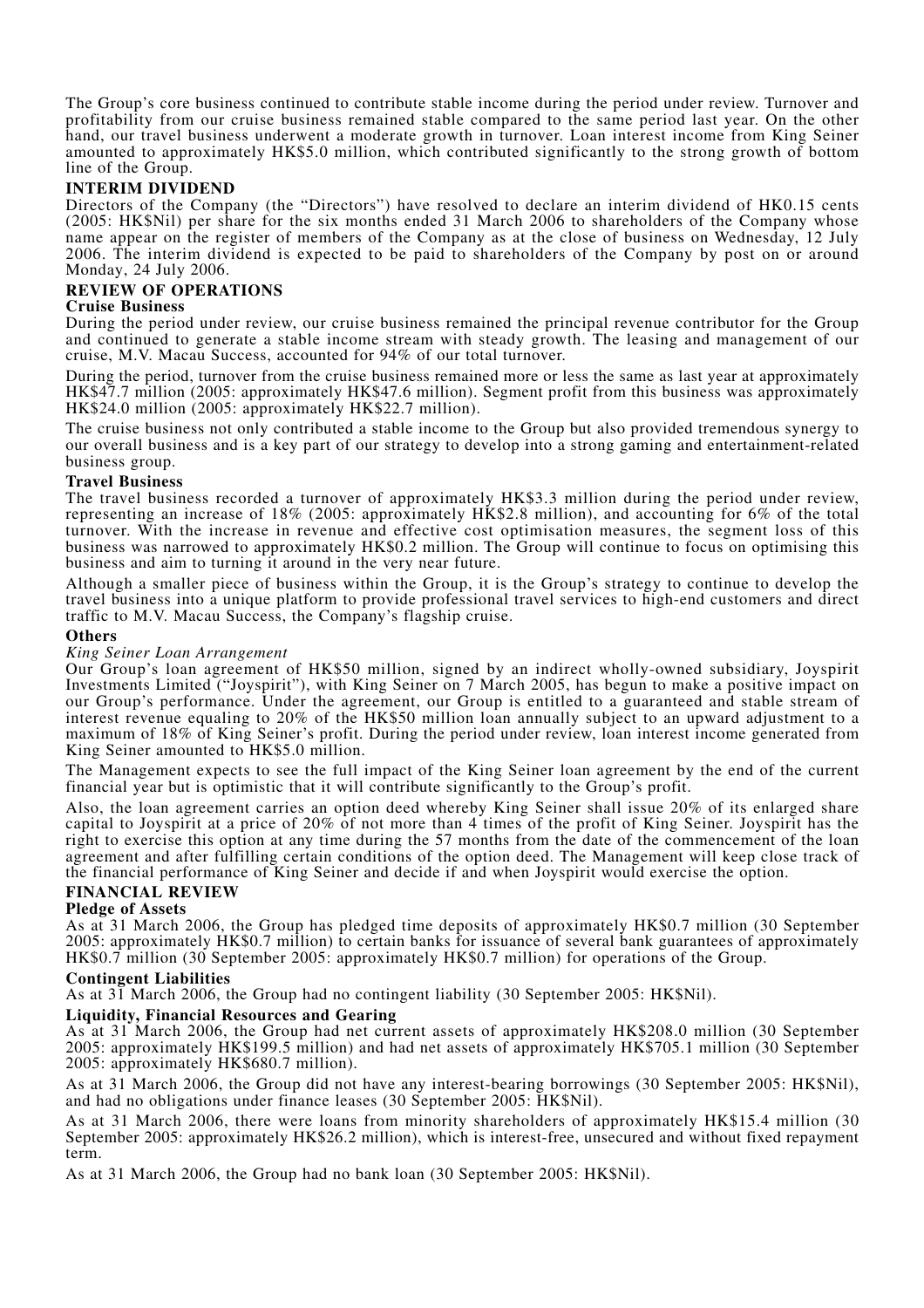Shareholders' funds of the Group as at 31 March 2006 recorded a surplus of approximately HK\$663.3 million (30 September 2005: approximately HK\$649.5 million). Accordingly, the gearing ratio which is measured on the basis of the Group's total interest-bearing borrowings over the shareholders' funds was not applicable for this period (2005: Nil).

# **Capital Structure**

Subsequent to the period, Silver Rich Macau Development Limited ("Silver Rich"), a substantial shareholder of the Company, entered into a placing agreement (the "Placing Agreement") and a subscription agreement (the "Subscription Agreement") with Grand Vinco Capital Limited (the "Placing Agent") and the Company respectively on 12 April 2006. Pursuant to the Placing Agreement, the Placing Agent agreed to place, on a best efforts basis, 235,000,000 shares of the Company (the "Shares") to not less than six independent placees at a price of HK\$1.09 per Share (the "Placing"). Pursuant to the Subscription Agreement, Silver Rich conditionally agreed to subscribe for 235,000,000 new Shares at a price of HK\$1.09 per Share. The Placing and the Subscription were completed on 19 April 2006 and 25 April 2006 respectively. Upon the completion of the Placing and the Subscription, shareholding of Silver Rich was decreased from approximately 40.72% to approximately 36.25%.

The net proceeds derived from the Subscription amounted to approximately HK\$252 million will be used for general working capital for the Group.

# **Staffing**

As at 31 March 2006, the Group had approximately 340 employees. Remuneration policy is determined by reference to their qualifications, experiences, responsibility and performance of the staff concerned. Apart from the basic remuneration, staff benefits include medical insurance and retirement benefits under Mandatory Provident Fund Scheme. Share options may also be granted to eligible employees of the Group.

# **PROSPECTS**

Looking ahead, the Management expected the cruise and travel businesses would continue to contribute a steady income to the Group, providing a sound base for it to fully exploit the business opportunities of Macau. The Management of the Group is most optimistic about the future economic growth of Macau and the potential it brings to the Group. According to the Macau SAR Government, the number of tourists visited Macau in the

first quarter of 2006 reached 5,248,000, risen by 18% over the corresponding period in 2005. Gaming revenue reached US\$1,584 million for the first quarter of 2006, increased by 16% compared to the last corresponding period. This provides a very favourable backdrop to the development of the Group's flagship project – Ponte 16. **Ponte 16**

As part of the Group's continuing initiatives to further solidify its position in hotel, casino and property related businesses in Macau, we have strategically increased our stake in our flagship project – Ponte 16 to 36.75% in July 2005. Pier 16 – Property Development Limited ("Pier 16 – Property Development") is an associated company of the Group and was held 51%, 36.75% and 12.25% by SJM's wholly-owned subsidiary, SJM – Investimentos Limitada, Macau Success's indirect wholly-owned subsidiary, World Fortune Limited and Joy Idea Investments Limited respectively.

Ponte 16 is a multi-functional, integrated resort consisted of hotel, retail, F&B, recreational facilities, and casino (subject to Macau SAR Government's approval). The development is embedded in the historical heritage of Macau with its location being a historic site itself – the Pier 16 that commenced operation in the beginning of the last century.

In the past few months, the Group has successfully completed a number of major milestones of the development of Ponte 16 into one of Macau's most sophisticated and attractive casino and leisure landmark.

In February 2006, Pier 16 – Property Development announced the appointment of AAPC Hong Kong Limited (trading as "Accor Asia Pacific") ("Accor"), a well-known hotel management company of France and one of the world's largest hotel and tourism companies, to manage the hotel facilities of the Ponte 16 complex under Accor's deluxe brand "Sofitel". The new hotel will operate under the name Sofitel Macau @ Ponte 16. We believe with Accor's experience in international hotel management and the hotel's top dining and entertainment facilities, Sofitel Macau @ Ponte 16 will bring prosperity back to the Inner Harbor district of Macau, revitalize the old district into a dynamic waterfront and will foster the growth of tourism of Macau.

The Group also announced the approval of increased Gross Floor Area in April 2006 from 63,584 square metres to 126,500 square metres by the Macau SAR Government. This allows the project to wield a much higher business value to the Group. With the expanded Gross Floor Area, the total investment of the project will be increased to approximately HK\$2.4 billion. The construction of Ponte 16 is now in full swing with the casino targeting operation by the second quarter of 2007 and the rest of the facilities to be completed by early 2008.

The Group also underwent two major corporate developments in the months after the interim period that would yield significant and positive effects. On 10 April 2006, the Group announced that Joy Idea Investments Limited, has acquired 120,000,000 shares of the Group from the existing shareholdings of Mr. William Chan's family and became a strategic shareholder of Macau Success, holding a 5.6% stake. Joy Idea Investments Limited is one of the partners of the Ponte 16 development with a 12.25% stake.

At the same time, the Group also finished a placement of 235,000,000 shares on 12 April 2006, successfully raising a total of HK\$252 million as general working capital. This exercise has greatly broadened the shareholder structure of the Group and strengthened our financial base, allowing us ample financial resources to develop our key projects and capture new business opportunities that would help us deliver stronger earnings to our shareholders.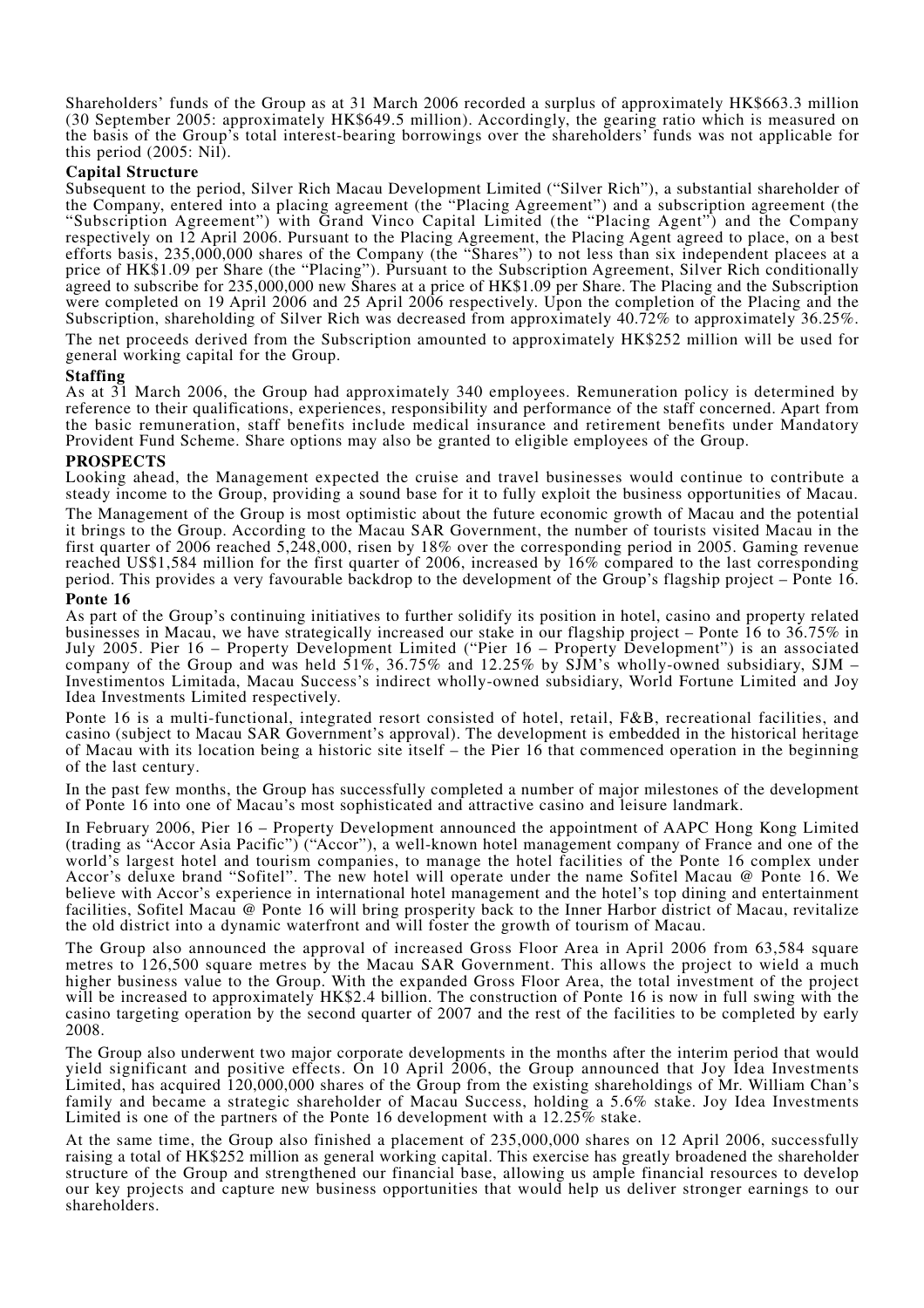# **Conclusion**

With our steady business growth, enlarged revenue base and strengthened financial resources, Macau Success is well-positioned to capitalise on the lucrative opportunities available in the gaming and entertainment industry in Macau. Further afield, our vision is to become one of the leading gaming and entertainment-related companies in the region and as such will continue to explore further opportunities for development in Macau and beyond.

# **CLOSURE OF REGISTER OF MEMBERS**

The Register of Members of the Company will be closed from Monday, 10 July 2006 to Wednesday, 12 July 2006, both days inclusive, during which period no share transfer will be registered. In order to qualify for the interim dividend, all transfer forms together with relevant share certificates must be lodged with the Company's branch share registrars in Hong Kong. Tengis Limited at 26th Floor, Tesbury Centre, 28 Queen's Road East, Wanchai, Hong Kong for registration by no later than 4:00 p.m. on Friday, 7 July 2006.

# **CORPORATE GOVERNANCE**

# **Code on Corporate Governance Practices**

In the corporate governance report which was published in our Annual Report 2005 dated 10 January 2006 (the "CG Report"), we reported that the Company had adopted Code on Corporate Governance Practices as set out in Appendix 14 to the Listing Rules (the "CG Code"), save for few deviations specified and explained therein.

In this announcement, we state the progress on bringing into compliance the two deviations from the CG Code which we reported in the CG Report:-

1. At our annual general meeting held on 28 February 2006, resolutions in respect of the amendments to the Bye-laws of the Company have been passed. It brought the Company into fully compliance with Code Provision A4.2 under the CG Code.

Pursuant to bye-law 86(2) of the Bye-laws of the Company, any Directors appointed to fill a casual vacancy should be subject to election by shareholders of the Company at the next following general meeting of the Company after their appointment.

Pursuant to bye-law 87(1) of the Bye-laws of the Company, at each annual general meeting of the Company one-third of the Directors shall retire from office by rotation at least once every three years.

2. For Code Provision C.2, the Company is in the course of negotiation with an independent auditor in respect of engaging them to review the effectiveness of internal control system of the Company in order to ensure the maintenance of proper financial accounting policies and practices; the compliance with relevant legislations and regulations; and the effectiveness of risk management function. The above mentioned negotiation has reached a final stage and the Audit Committee is committed to ensure the objectivity and credibility of the internal control procedures.

Results of the engagement of independent auditors and annual review of the internal control system will be reported in the forthcoming CG Report.

Save as above, none of the Directors is aware of any information that would reasonably indicate that the Company is not, or was not during the six months ended 31 March 2006, in compliance with the CG Code.

# **Model Code for Securities Transactions by Directors**

The Company has adopted a code of conduct (the "Code of Conduct") regarding securities transactions by Directors on terms no less exacting than the required standard of the Model Code for Securities Transaction by Directors of Listed Issuers as set out in Appendix 10 of the Listing Rules (the "Model Code").

Having made specific enquiry of all Directors, each of whom has complied with the required standard set out in the Model Code and the Code of Conduct regarding securities transactions by the Directors.

# **Independent Non-executive Directors**

Pursuant to Rules 3.10(1) and 3.10(2) of the Listing Rules, the Company has appointed three independent nonexecutive Directors, of whom Mr. Yim Kai Pung is an associate member of Hong Kong Institute of Certified Public Accountants and a fellow member of The Association of Chartered Certified Accountants of the United Kingdom. He has over 16 years of experience in auditing, taxation and provision of finance consultancy services for companies in Hong Kong and the PRC.

# **Audit Committee**

The Company has set up an audit committee (the "Audit Committee") which comprises Mr. Choi Kin Pui, Russelle, the non-executive Director, Mr. Luk Ka Yee, Patrick, Mr. Yim Kai Pung and Ms. Yeung Mo Sheung, Ann, the independent non-executive Directors, with terms of reference prepared based on "A Guide for Effective Audit Committee" published by the Hong Kong Institute of Certified Public Accountants. The Audit Committee is chaired by Mr. Yim Kai Pung. The principal duties of the Audit Committee are to ensure the objectivity and credibility of financial reporting and internal control procedures as well as to maintain an appropriate relationship with the external auditors of the Company.

# **Remuneration Committee**

The Company has also set up a remuneration committee (the "Remuneration Committee") which comprises Mr. Chan William, the executive Director, Mr. Choi Kin Pui, Russelle, the non-executive Director, Mr. Luk Ka Yee, Patrick, Mr. Yim Kai Pung and Ms. Yeung Mo Sheung, Ann, the independent non-executive Directors, with terms of reference adopted by the Board on 31 March 2006. The Remuneration Committee is chaired by Mr. Chan William. The principal duties of the Remuneration Committee are to review and determine the remuneration package of the Directors and senior management of the Group.